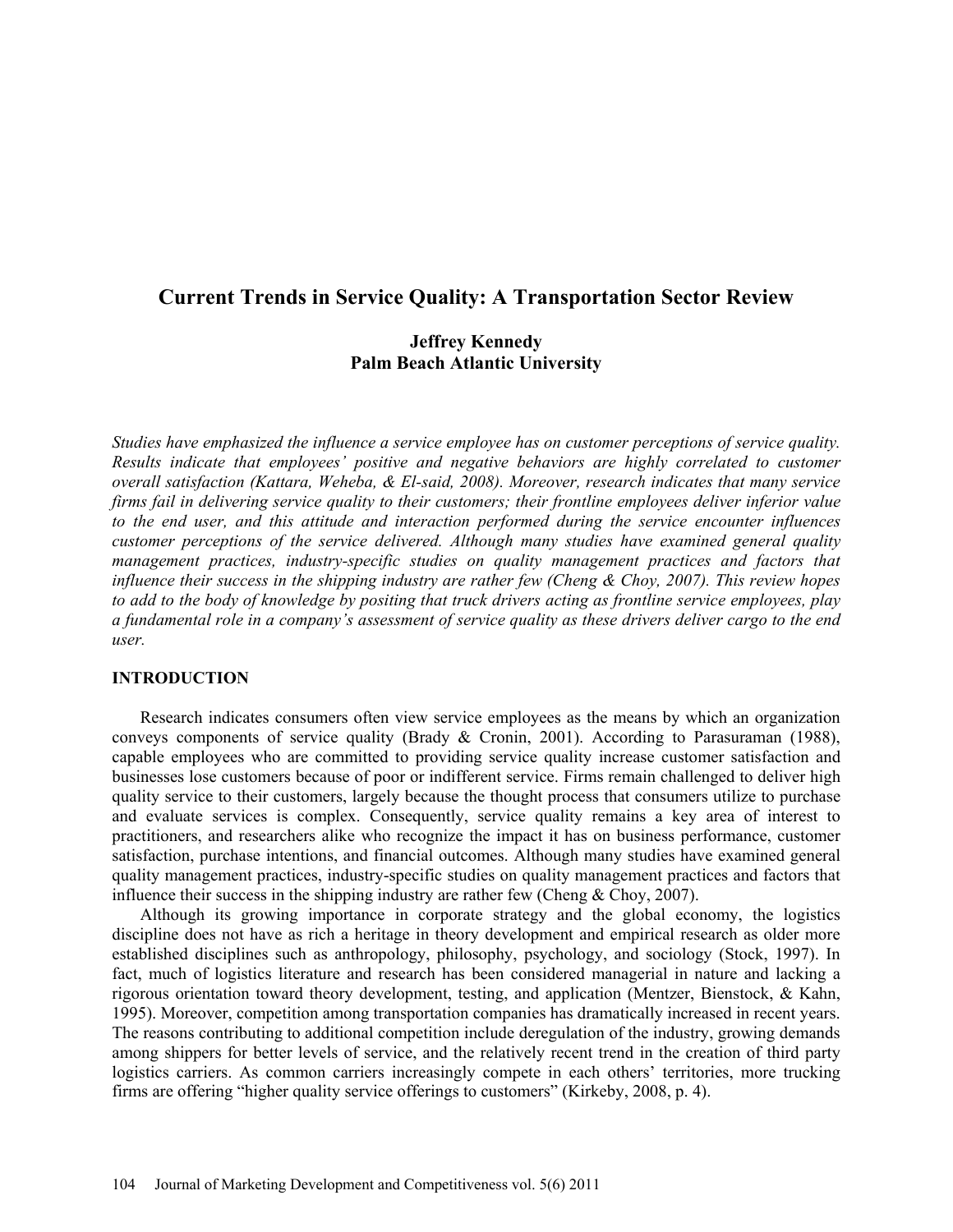Supply chain services have continued into the areas of distribution and warehousing. In the past, cargo had been simply shipped to a warehouse, stored for a period of time, and shipped out; today there is a demand for more complex, value-added services. A growing body of literature supports the notion that suppliers gain far more lifetime value from the retention of customers than from the acquisition of new ones. A primary goal of logistics managers, therefore, has been to enhance operational responsiveness to customers. In many cases truck drivers serve as front-line staff for the organization and are frequently the customer's only contact in the service encounter. These drivers impact customer perceptions of the service experience ( Kimberley & Hartel, 2008).

## **NEED FOR RESEARCH**

Providing the right level of service delivery to the right customer in the right market segment may serve as a comparative advantage for firms delivering cargo door to door. It is documented that mishandling cattle and livestock in transit forced the National Pork Board in Des Moines, Iowa to launch a quality assurance program. This action was taken because truckers were not handling animals to the satisfaction of the cattle industry. According to David Meisinger, the Pork Board's Trucker Quality Assurance Coordinator, mishandling of live cargo by truck drivers costs the industry approximately \$59 million in lost revenue per year (Vansickle, 2002). This example should lead other industries involved in shipping merchandise to consider the impact of truck driver contact and interaction with vendors in their respective industries.

#### **LITERATURE REVIEW**

Much of the logistics literature and research is considered largely anecdotal in nature and lacks a rigorous orientation toward theory development, testing, and application (Mentzer, Bienstock, & Kahn, 1995). Although progress has been made, Bowersox noted that establishing a link between functional logistics performance and overall firm performance in the logistics industry is the equivalent to the medical field's dilemma of finding a cure for cancer. In other words, there is much empirical research to be done (Bowersox, Closs, & Stank, 2000). Research already indicates that the attitude and actions of contact employees can affect customers' perceptions of the service. Other studies have emphasized the influence that a service employee has on customer perceptions of service quality. Other research indicates that employees' positive and negative behaviors are highly correlated to the customers' overall satisfaction (Kattara, Weheba, & El-said, 2008). Moreover, research indicates that many service firms fail to deliver service quality to their customers because their employees deliver inferior value to the end user

Quality improvement programs in manufacturing have received much attention by researchers, and the results achieved by these companies have been dramatic and well documented (Wisner & Lewis, 1997). Over time, efforts to improve performance and competitiveness have led transportation companies to implement formal quality improvement programs as well. Limited attention has been given to the quality improvement strategies of transportation companies, even though notable successes have been achieved (e.g., Federal Express won the Baldrige Quality Award in 1990). Little empirical research exists describing their quality assessment or improvement programs (Wisner, 1999).

The issue of quality within the transportation industry covers a number of different dimensions. Shippers tend to view quality primarily in terms of the level of service provided and transportation costs. Transportation companies view quality from a much broader perspective, by including the areas of customer service, administration, maintenance, storage, and information. Finally, government tends to view transportation quality from a safety, economic, and consumer welfare perspective (Manuele, 2007).

Several surveys have attempted to measure common practices relating to logistics excellence. Ernst and Whinney (1987) identified activities associated with logistics excellence among financially successful U.S. companies. These activities included linking logistics activities to corporate strategies, using information systems to gain a competitive advantage, forming strategic alliances of partnerships, recognizing people as the firm's most important resource, optimizing customer service levels in different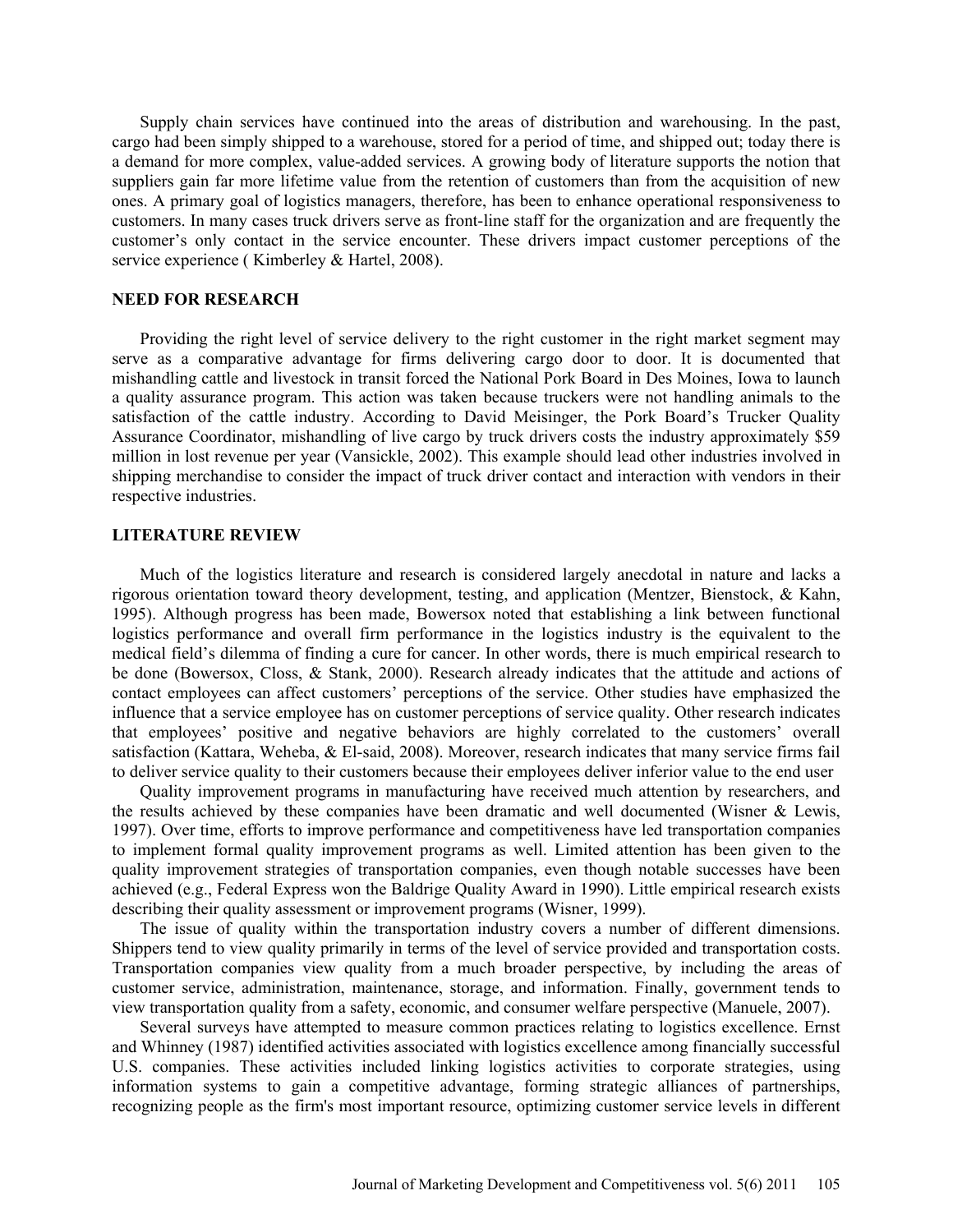markets, managing the details through the promotion of quality improvement in all areas, and sustaining excellence through use of performance measurement systems and benchmarking (Coppet, 1988).

A case study of the Southern Pacific Lines' continuing quality improvement practices (Carman, 1990) presented a number of quality related activities. These activities included top management leadership and commitment with respect to quality improvement, an emphasis on labor training in TQM tools, the formation of cross-functional quality improvement teams, the use of key performance indicators, and paying individual performance improvement bonuses. Saylor (1990) presented a theoretical discussion of transportation logistics quality. Saccomano (1996) identified several logistics activities that would be consistent with TQM. These activities included involving all processes in quality improvement efforts; emphasizing partnership arrangements or strategic alliances; using training, maintenance, support equipment, labor, and computer resources to maintain customer relations; continuous improvement of the system; concentrating on failure prevention to reduce costs; and placing the customer first (Hopkins, Strasser, Willie, & Foster, 1993).

A large body of transportation quality research addressed the measurement or determination of customer service elements. Many of these papers used survey or case study data as the basis for their findings. Chow and Poist (1984) surveyed shippers to determine the transportation service-quality factors measured. These factors most often cited were related to rates, claims, transit time, equipment and operations. Hopkins, Strasser, Willie, and Foster (1993), surveyed both shippers and carriers to determine service-quality gaps between two groups. Using 19 service-quality items taken from SERVQUAL, the researchers found that carriers generally knew the level of service-quality expected by shippers, but were not providing it. The authors suggested that future research was needed to identify the causes of these internal failures.

Other researchers offered theoretical discussions of transportation of logistics service-quality for the transportation industry and the elements that should be used to measure it. Rhea and Shrock (1987) presented a framework for measuring physical distribution effectiveness. Rogers, Daugherty, and Stank (1993) took the 10-key service-quality determinants from Parasuraman, Zeithaml, and Berry (1988) and suggested potential logistics-related measures for each determinant. The authors argued that customer perception surveys used by logistics providers should be designed around these factors.

Lieb and Miller (1988) surveyed trucking companies and determined how operations and services differed for JIT and non-JIT customers. The respondents to their survey cited the requirement for more customized services, adherence to strict time schedules, closer long term working relationships, a greater extent and quality of communication, and higher operating costs associated with JIT customers. An exploratory study by Menon, McGinnis, and Ackerman (1998) examined the criteria used for selecting third-party logistics service providers and how the firm's competitiveness and external environment affect these criteria. Insights were gained regarding supplier perceived performance, perceived capabilities, and pricing as they affect the selection of third party logistics service providers. The results also provided guidance to those who specify, buy, and manage logistics services providers.

Using the SERVQUAL instrument, Hopkins, Strasser, Willie, and Foster's (1993) study attempted to analyze service quality within the transportation industry and determine potential areas of improvement within the carrier shipper relationship. Crosby and LeMay (1998) addressed three methods by which trucking managers may discover customer requirements because trucking managers must effectively elicit these quality dimensions and the value customers place on each one. The methods used are SERVQUAL, direct questioning, and policy capturing techniques. The authors note that each method has its strengths and limitations in helping managers in the trucking industry gather information that helps define and satisfy customer requirements. The SERVQUAL instrument permits the use of exploratory factor analysis to discover what service elements are valued by customers. The weakness in this instrument is that it does not force the respondents to choose a single factor.

The direct questioning technique has high face validity, but many customers may answer direct questions with deliberate biases that serve their interests. Policy capturing, a simulation technique, has been used to study multiple criteria decision making in various management areas. Policy capturing requires participants to make decisions about situations defined by specific stimuli or cues. Crosby and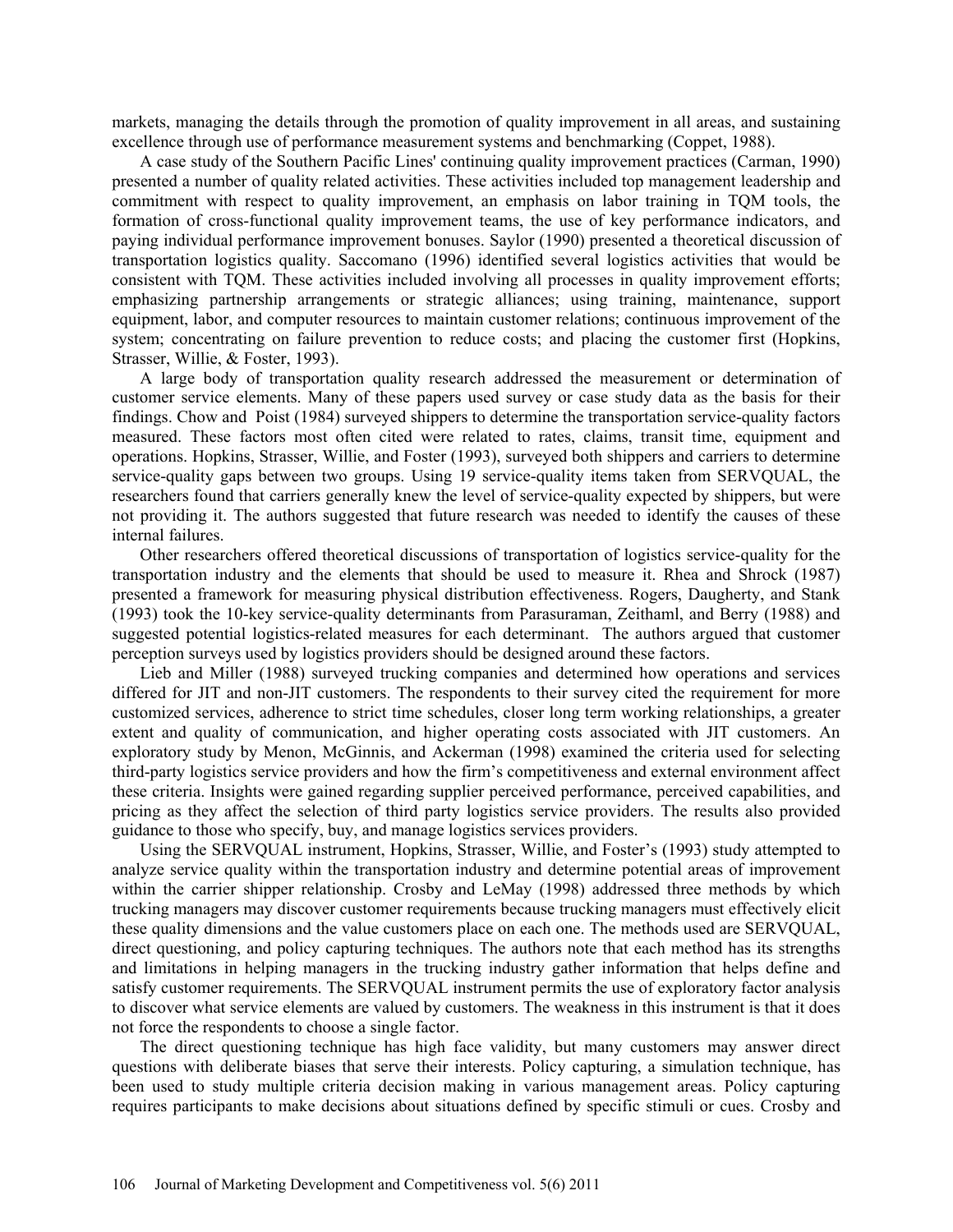LeMay (1998) concluded that the direct questioning technique serves well and that its use should be continued. The policy capturing technique could be used periodically to confirm direct questioning. The authors conclude that SERVQUAL might serve best when price is not an issue.

Wisner and Lewis (1997) presented the findings of a comprehensive, exploratory survey concerning transportation quality improvement programs. The survey examined the firm's general focus on quality and customers, the use and design of formal quality improvement programs, and the success and current status of these programs. A number of significant quality program differences were found, including differences in top management support, benchmarking practices, customer interaction, and program design elements

Dedeke (2003) proposed a different approach to service quality. Service quality was framed as being dependent on composite results that a service provider and its systems offer a customer. He framed the concept as a fulfillment-oriented construct. He presented empirical support for nine related logistics service quality constructs; demonstrated their unidimensionality, validity, and reliability across four customer segments of a large logistics organization; and provided empirical support for a logistics service quality process. He found that the relative parameter estimates differ for each segment, suggesting that firms ought to customize their logistics services by customer segments.

## **LOGISTICS AND SERVICE QUALITY AND PERFORMANCE**

While Parasuraman, Zeithaml, and Berry's (1988) original research considered the price or cost of service to be part of communication, Stank, Goldsby, and Vickery (1999) included cost as a key aspect of logistics operational performance in their fast food industry research. Cost is conceptualized as a unique, third dimension of logistics service performance, separate and distinct from the operational and relational components of service. Literature in manufacturing and service operations provides substantial support for treating price (or cost) as a separate dimension of service performance (Cleveland, Schroeder, & Anderson, 1989). Additional support for this approach is provided by Porter's (1985) generic strategies' scheme in which cost leadership (in contrast with quality differentiation, for example) appears as a distinct, yet viable, path for attaining competitive advantage.

Stank, Goldsby, and Vickery (1999) used the SERVQUAL dimensions as a starting point for producing a more generic conceptualization of logistics service performance, a unique example of industrial service. Their research identified operational performance and relational performance as the core dimensions of logistical service. Operational performance consisted of reliability (which captured the dependability and accuracy of a service following Parasuraman, Zeithaml, and Berry {1985}, and related to the consistent quality aspect of operational performance) and price. Parasuraman, Zeithaml, and Berry's (1988) responsiveness, assurance, and empathy attributes were encompassed in relational performance, the second dimension of service performance in their study.

Wisner (1999) surveyed firms that experienced market share increases and those that did not. The purpose of the study was to identify the characteristics differentiating successful from unsuccessful quality improvement techniques, by looking at competitors from one industry. The authors concluded that firms that experienced market share increases were more proactive and committed to the quality improvement process. They had top management support and benchmarked best industry practices more often. They also paid bonuses more often for quality improvements.

Flint and Mentzer (2000) conducted an exploratory research endeavor to gain a theoretical understanding from the customers' perspective on why business customers change what they value from their supplier relationships. Understanding what customers demand from their suppliers is critical to business success. The authors concluded that understanding customers' logistics needs over time is a key component to predicting what customers will value in the future.

Mentzer, Flint, and Hult (2001) acknowledged that logistics performance perceptions vary among market segments. Through a qualitative study between buyers and sellers of logistic services the authors nine potential components of logistics service quality (LSQ) that are relevant across different customer segments. The results of the focus group study indicated that customers were concerned with personnel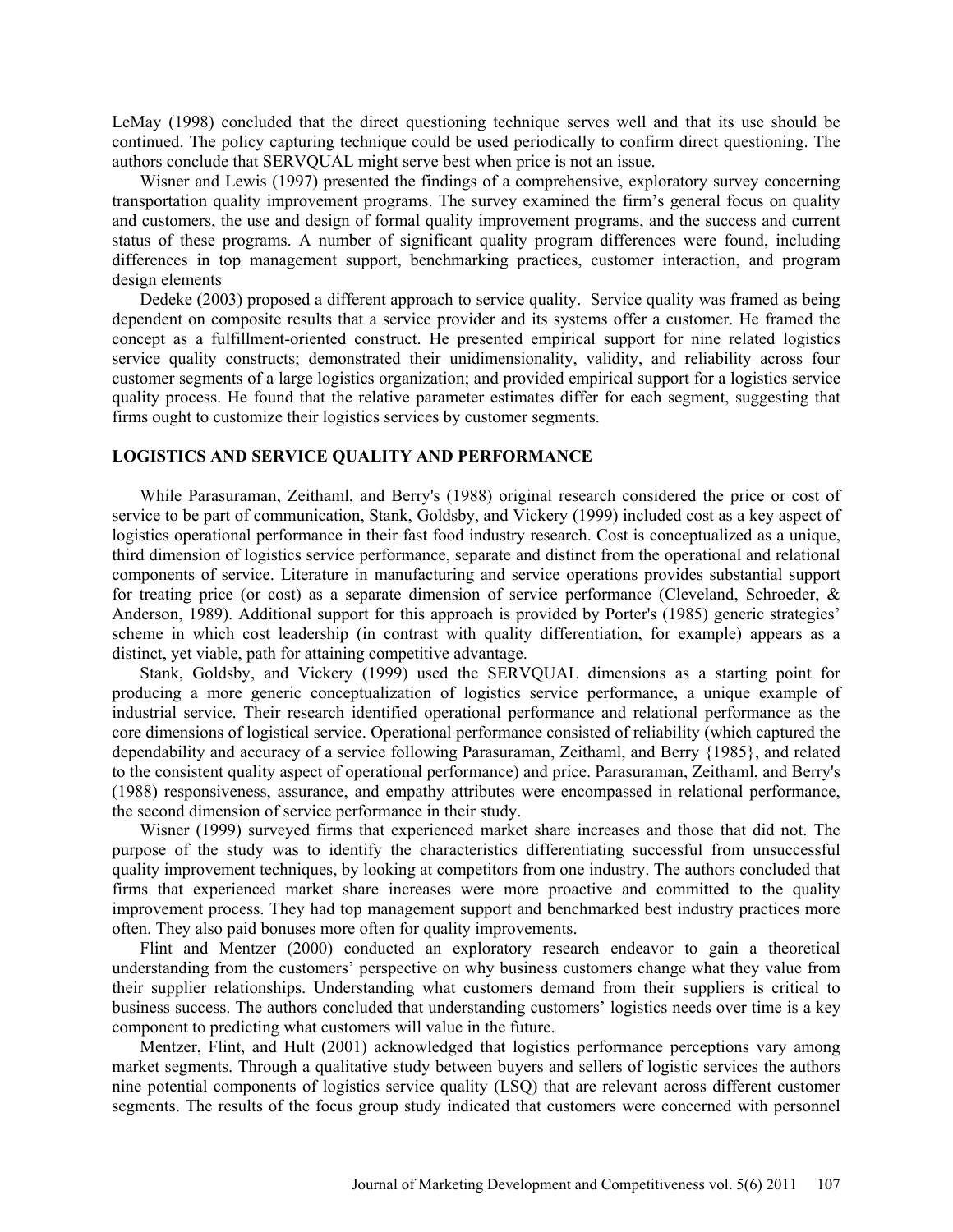contact quality, order release quantities, information quality, ordering procedures, order accuracy, order condition, order quality, order discrepancy handling and timeliness. They concluded that logistics programs should be customized by customer segment. Even though all components are valued by end users, different customer segments place different weights on these components of logistics service quality This segmentation strategy consequently would improve logistics efficiency and effectiveness.

The research of Stank, Goldsby, Vickery, and Savitskie (2003) examined the relationships among three dimensions of logistics service performance (operational, relational, and cost performance), customer satisfaction, customer loyalty, and market share. Their results indicated that of the three dimensions of service performance, relational performance is the single most important factor in creating customer satisfaction.

[Zacharia](http://proquest.umi.com/pqdweb?index=1&did=651320761&SrchMode=1&sid=1&Fmt=4&VInst=PROD&VType=PQD&CSD=29976&RQT=590&VName=PQD&TS=1194455754&clientId=8063) and [Mentzer](http://proquest.umi.com/pqdweb?index=1&did=651320761&SrchMode=1&sid=1&Fmt=4&VInst=PROD&VType=PQD&CSD=13278&RQT=590&VName=PQD&TS=1194455754&clientId=8063) (2004) recognized the value, influence and changing role and importance of logistics relative to other functions within the firm. The authors labeled this term logistics salience (LS). Then they researched, developed and tested a model addressing the reasons that logistics has become more significant in the firm. The results imply that logistics has become more significant particularly within the framework of time-based competition, environmental uncertainty, the adoption of information technology, and internal factors such as cross-functional integration.

Logistics has developed into an integral part of the corporate strategy of many firms, and, as a result, more companies are increasingly outsourcing their logistics activities to logistics service providers in an effort to improve service quality. Lai, Cheng, and Yeung (2004) developed a taxonomy that highlights the service strategies used by different types of logistics service providers (LSP's). The authors suggest ways that firms can benefit from LSP- increased service performance.

Voss, Calantone, and Keller (2005) surveyed 18 logistics distribution centers in the U. S. and examined the relationship between front-line employee performance and interdepartmental customer orientation. The findings indicated that high levels of front-line employee performance and interdepartmental customer orientation have a positive effect on distribution center service and supply chain performance. This study added further credibility to the importance of front-line distribution personnel in the delivery of quality output.

Forslund (2006) focused on the interaction between the purchasing process of customers and the order-to-delivery process of suppliers by using a sample of Swedish firms from four of the largest industries. This order fulfillment process controls the material flow between companies, and performance is critical in order to create customer satisfaction and competitive advantage. However, most prior research studies investigated only the customer perceived gap. Parasuraman et al. (1985) chose to examine an inter-organizational gap between the customer and the supplier. Their results concluded that suppliers rate their own performance considerably lower than their objective on all nine variables tested. Only 11 percent of the suppliers perceived that they met their own goal. Not only do supplier-perceived performance gaps occur, but also, an even larger inter-organizational gap exists (between logistics performance as perceived by the customer and logistics performance as perceived by the supplier) on all the variables studied.

Seth, Descmukh, and Vrat (2006) recognized the importance of service quality in the supply chain management process. They proposed a model for assessing the quality of service at various interfaces of the supply chain using third party logistics companies. 3PL's help organizations to concentrate on their core activities and thus may result in lower costs and better customer service. However, to achieve this, firms must have in place the correct means to measure, monitor, and manage the quality of service. A basic model is proposed on the service quality in the supply chain based on the gap analysis (Parasuraman et al., 1985). The authors concluded that several key gaps are likely to affect the service quality at different levels. The authors also note that these gaps may be interrelated, and an acceptable quality of service throughout the supply chain is recognized as a prerequisite for successful delivery to meet the customer's expectations.

Davis and Mentzer (2006) acknowledged the increasing importance placed on logistics services as a differentiating competitive tool. The research examined how loyal relationships between suppliers and customers affect the size of the gap between customer expectations and suppliers perceptions of these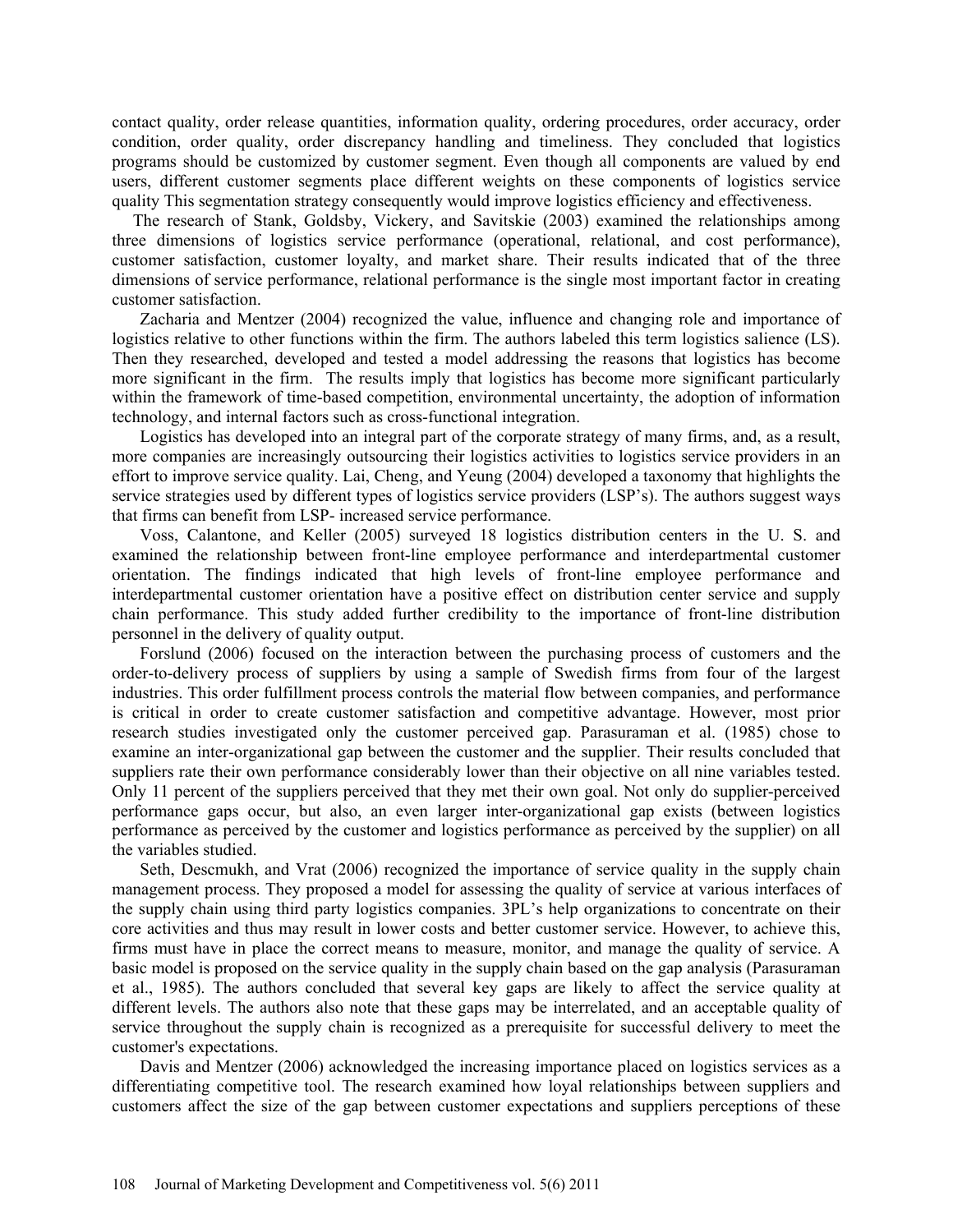expectations. The purpose of the research was to explore how perceptions of logistics service quality affect loyalty between suppliers and customers and build a theory about the relationships between dependence asymmetry, logistics service, and loyalty. The study revealed that logistics service quality has a positive effect on loyalty. When exploring the service gap (difference between customer expectations of service and company understanding those expectations) in the Parasuraman, Zeithaml, and Berry (1985) model, the data showed a close match between the supplier's perception of what the customer expects and actual customer expectations. This study confirmed that in loyal relationships, the gap in logistics service quality expectations is relatively small, which also signals the importance of logistics service in suppliercustomer relationships.

Effective service logistics management lowers costs and increases service value which positively impacts customer satisfaction (Cheung, Chan, Kwok, Lee, & Wang, 2006). The authors argue that information driven service logistics is insufficient for today's complex logistics environment so they propose a knowledge-based automation system (KBSAS) to enhance the competitiveness for manufacturing enterprises in service logistics. Their findings offer a number of advantages over conventional service logistics that include streamlining the service logistics process, reduction of paperwork, and improvement of customer service quality.

Rahman (2006) examined the extent to which quality management methods are in use in manufacturing, retail and logistics services. The results of the study indicate the primary reasons that quality programs are not implemented. Employees are unwilling to take ownership of the quality process: they resist change and are insufficiently trained. The results also show that customers value most of all on-time delivery and complete customer support from their suppliers.

Realizing the importance that logistics service quality has on firms differentiating them from competitors, Davis and Mentzer (2006) conducted an exploratory research study on loyal relationships between customers and suppliers in an asymmetric association. The authors investigated the size of the "gap" between customer expectations and suppliers perceptions of those expectations. This study helped provide a better understanding of the interrelationships between customers and suppliers in a supply asymmetric supply chain context.

Xing and Grant (2006) addressed the significance that electronic retailers (retailers that sell their products through the Internet only) and traditional retailers (multichannel retailers) place on physical distribution service quality (PDSQ). PDSQ helps retailers achieve a competitive advantage and offers better-quality customer service. Electronic home shopping through the Internet is primarily about speed, connectivity, information sharing, goods exchange and service (Javalgi & Ramsey, 2001). The authors conclude that both traditional retailers and Internet retailers try to increase their competitive advantage by improving customer service and PDSQ is an important criterion. The Internet retailer's ability to make accurate and timely deliveries is a key indicator against which it is judged and how it can differentiate itself in this highly competitive market. These Internet retailers are usually new entrants and have been found to provide reliable delivery as they rely more on PDSQ to build up their brands (Rabinovich, Bailey, & Carter, 2003).

## **TRANSPORTATION PERFORMANCE QUALITY**

Many definitions and descriptions can be found of how logistics creates customer satisfaction. The most traditional are based on the creation of time and place utility (Clark 1922). Bienstock, Mentzer, Bird, and Murphy (1997) embarked on the development of a valid and reliable scale for measuring industrial customers (e.g., manufacturers, wholesalers, retailers, government organizations) perceptions of the physical distribution service quality they receive from their suppliers. Based on the results of the literature reviews and interviews, plus a two-step data-gathering process the authors developed and refined a valid and reliable measurement instrument for perceptions of PDSQ. The process used to produce the instrument measuring PDSQ followed Churchill's (1979) guidelines for developing better measures of marketing constructs as well as Gerbing and Anderson's, (1988) updated paradigm for the assessment of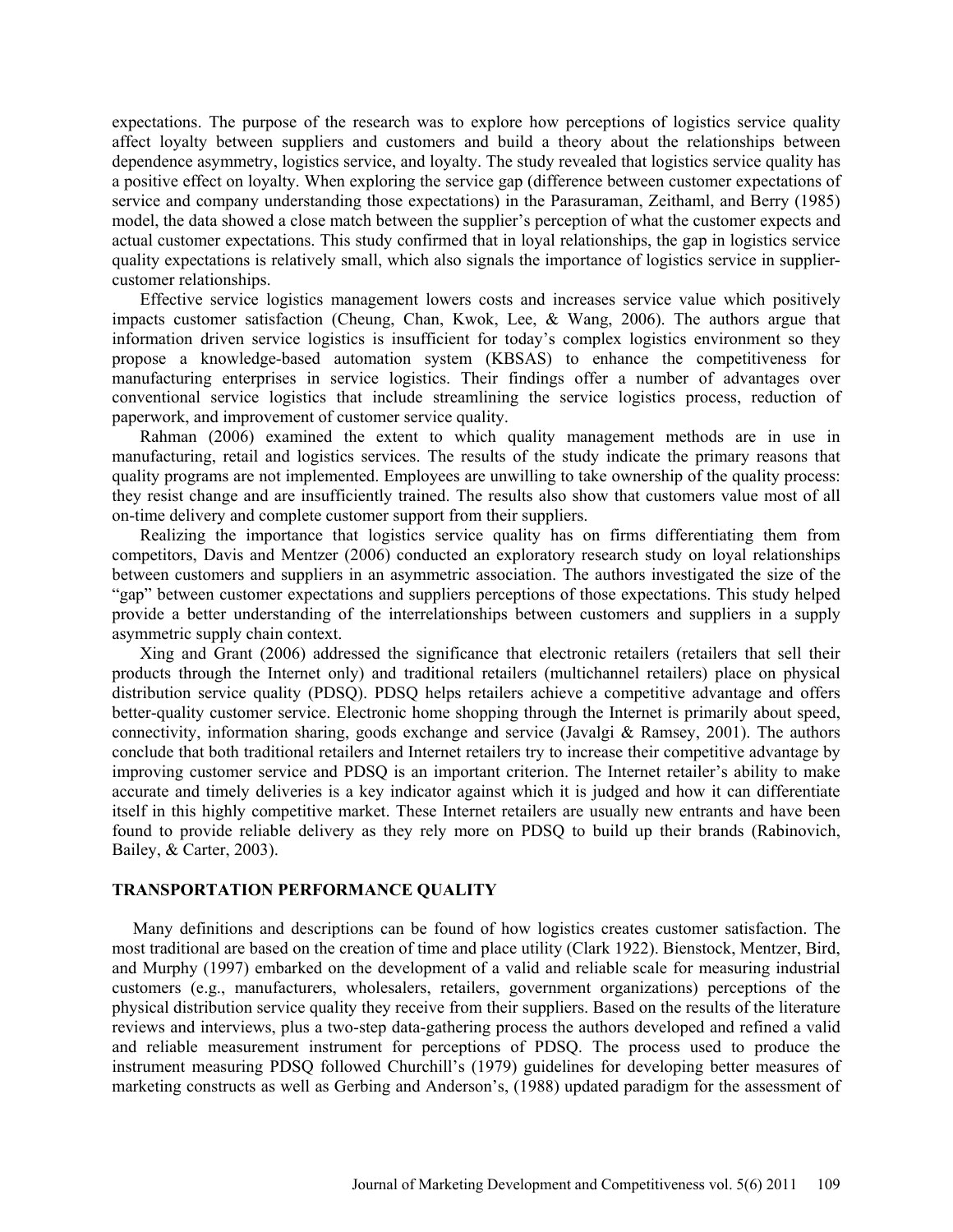unidimensionality. The model is based on the technical or outcome dimensions of timeliness, availability and condition.

The "Seven Rs" Mentzer, Gomes, and Krapfel (1989) describe the attributes of the company's product/service offering that lead to value creation through logistics performance quality. A firm's product offering is determined in part by the companys' ability to deliver the right amount of the right product to the right place at the right time in the right condition at the right price with the right information. This prescription implies that part of the value of a product is created by logistics service. Examples of the value created by logistics service include the operational measures of logistics customer service as a percent of items in stock, percent of orders delivered on time, percent of delivered items undamaged and so on. These attributes are considered the "value" provided by the logistics service dimensions of availability, timeliness, and condition (Bowersox, Closs, & Stank, 2000).

Mentzer, Flint, and Hult (2001) expanded the service quality domain into logistics by focusing their research on one particular focal organization with multiple market segments in order to determine whether the general methodology used by Bienstock, Mentzer, Bird, and Murphy (1997) results in similarly valid, reliable scales of logistics service quality (LSQ). The researchers also focused on managerial and practical relevance required of managers of logistics firms.

Research frequently has sought to determine the relationship between service performance and perceptual factors such as customer satisfaction and repurchase intentions (Zeithaml, 2000). Customer satisfaction may be considered a cumulative evaluation based on the total purchase and consumption experience with goods or service over time (Fornell, 1992; Fournier & Mick, 1999). The evaluation is based upon post purchase confirmation or disconfirmation of the buyer's preconceived expectations of product or service standards. High customer satisfaction has been linked to improvements in a firm's economic returns, including market share and profitability (Anderson & Sullivan, 1993).

A number of findings strongly support the notion that logistics service quality improvements can increase customer satisfaction (Daugherty, Stank, & Ellinger 1998; Innis & La Londe, 1994). Operational elements of logistics service related to product availability, product condition, delivery reliability, and delivery speed, as well as relational elements such as communications and responsiveness have been shown to have a positive relationship with customer satisfaction (Daugherty, Stank, & Ellinger; Stank, Goldsby, & Vickery, 1999).

The literature also suggests a strong link between customer satisfaction and loyalty (Anderson  $\&$ Sullivan,). Customer loyalty is conceptualized as having both behavioral and perceptual/psychological components (Anderson & Sullivan, 1993; Jacoby & Kyner, 1973). Repeat purchase behavior stemming from positive assessments of product or service offerings has often been used as a measure of customer loyalty (Leuthesser & Kohli 1995; Sharma & Lambert 1990).

Jacoby and Kyner (1973) assert that loyalty, in contrast to simple repurchase behavior, is the result of a psychological decision-making process that generates a nonrandom, behavioral purchase response with respect to one alternative out of a set of such alternatives expressed over time by a decision-making unit. Repeat industrial purchases representing increased resource expenditures between parties in industrial buyer-seller relationships are likely to result from an enduring desire on the part of the customer to maintain an important, valued relationship with a supplier (Cronin & Morris, 1989; Morgan & Hunt, 1994).

Daugherty, Stank, and Ellinger (1998) concluded that logistics operational elements related to product availability, product condition, delivery reliability, and delivery speed. Relational elements such as communications and responsiveness were found to influence customer satisfaction positively and also purchasing patterns that contribute to market share growth (Stank, Goldsby, Vickery, & Savitskie, 2003).

Mentzer and Williams (2001) noted that traditional marketing strategies emphasizing changes in price, promotion and product improvements are quickly duplicated by competitors. The authors suggest that when marketed effectively, improvements in ancillary services such as logistics can provide the firm with a sustainable competitive advantage.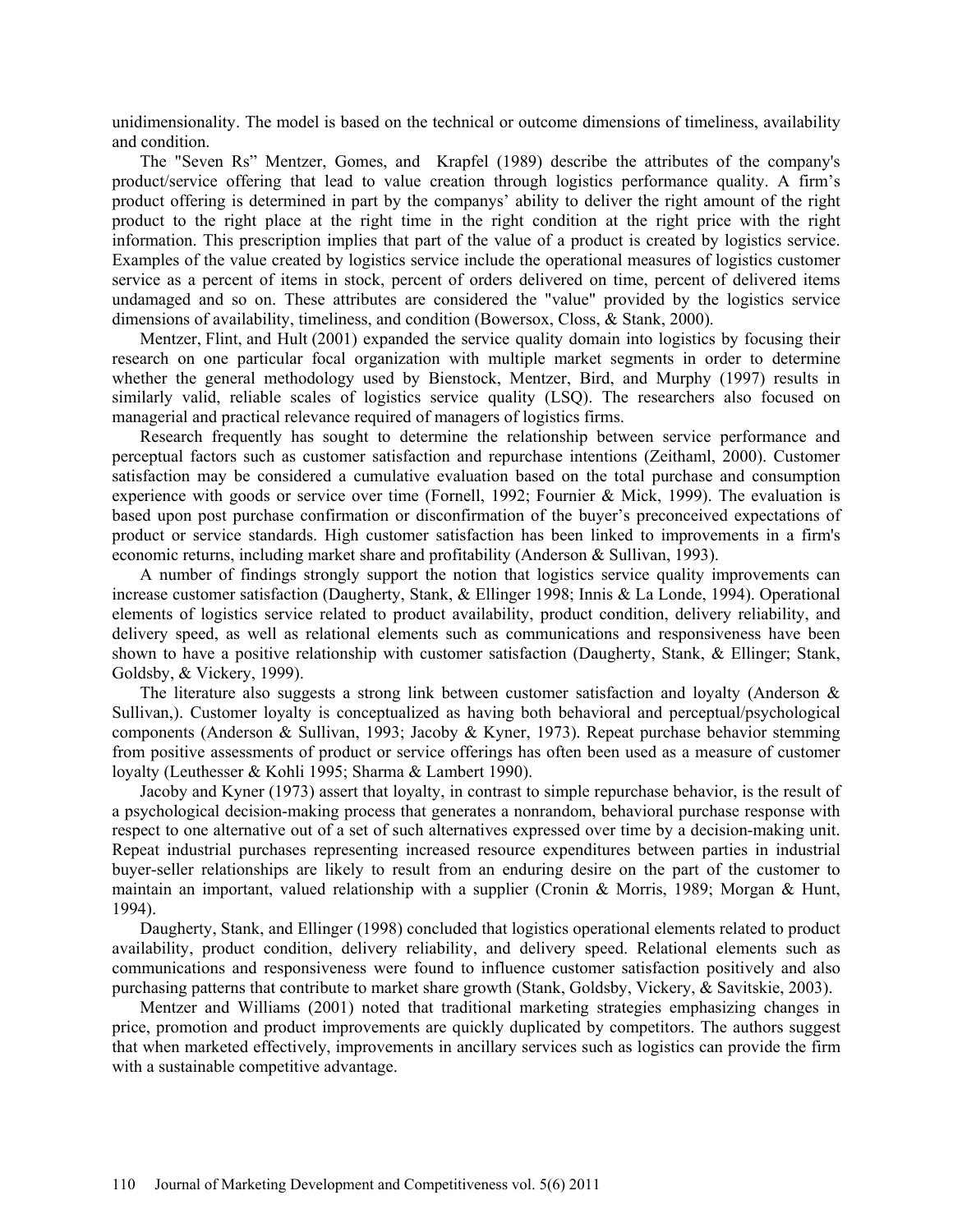#### **EMPLOYEE SELECTION AND TRAINING**

A major cause of poor service quality is employing the wrong people. Gronroos, (1999), reported that perceived quality of service was a function of both outcome measures and process measures. How tasks were performed is as important as the tasks, themselves. The six delivery criteria identified by Gronroos (1999) were professionalism and skills, attitudes and behaviors, accessibility and flexibility, reliability and trustworthiness, recovery, and reputation.

Managers often do not have a well defined profile of people to hire. They do not base hiring standards on service standards, which contributes to a mismatch between the type of people the company actually hires and the type of people the company needs to hire to deliver excellent service (Browning, 2008). Managers have to select their people well, provide them with a strong foundation culture in which to work, offer them strategic direction and give them the company specific training and education they need to perform their roles (Mayfield & Mayfield, 2006). Managers should learn the dangers of overmanagement. Service personnel need to be marketers as well as functionaries (Kattara, Weheba, & Elsaid, 2008). Personnel contact quality refers to the customer orientation of the supplier's logistics contact people. Specifically, customers care about whether customer service personnel are knowledgeable, empathize with their situation, and help them resolve their problems (Bitner, Boons, & Mohr, 1994). Similarly, Surprenant and Solomon (1987) suggest that service quality perceptions are tied more to the service process that involves personnel contact, than to the resulting service outcome.

Perceived quality in labor intensive services, such as trucking, occurs during service delivery, usually in an interaction between the client and contact person from the service firm (Durvasula, Lobo, Lysonski, & Mehta, 2006). Here, the consumers input (description of symptoms) becomes critical to the quality of service performance. Moreover, if employees are unsure of how to deliver excellent service, if they think they know how but are wrong, or if they believe management does not really care about service, they are unlikely to deliver excellent service (Parasuraman, 1998).

As with perceptions of service quality, perceptions of service delivery are based on the gap between expected and experienced delivery of that service. Parasuraman et al. (1985) addressed just these issues in their 1985 research and then narrowed them down in their 1988 SERVQUAL instrument: tangibles, reliability, responsiveness, assurance, and empathy. For the purposes of this review, these terms are defined as follows:

| Tangibles      | Special service equipment, age and condition of truck and personal appearance of the driver. |
|----------------|----------------------------------------------------------------------------------------------|
| Reliability    | Meeting expectations regarding delivery time, location, and condition of delivery.           |
| Responsiveness | Willingness to help customers and provide prompt service.                                    |
| Assurance      | Knowledge and courtesy of drivers and their ability to inspire trust and confidence.         |
| Empathy        | Caring, individualized attention that the driver provides to his or her customers.           |

### **DISCUSSION AND NEED FOR ADDITIONAL RESEARCH**

In conclusion, while a review of the literature shows that many researchers addressed numerous aspects of transportation performance quality, more empirical research needs to be conducted. In spite of its growing importance in corporate strategy and the global economy, the logistics discipline does not have as rich a heritage in theory development and empirical research as older more established disciplines such as anthropology, philosophy, psychology, and sociology (Stock, 1997). Moreover, much of logistics literature and research has been considered managerial in nature and lacking a rigorous orientation toward theory development, testing, and application (Mentzer, Bienstock, & Kahn, 1995). Future research may include a focus on managing the frontline personnel (truck drivers) who interact with customers on a daily basis.

In addition, since trucking firms play such a fundamental role in connecting supply chain elements in many U.S. markets, and firms of all kinds depend on trucks to pick up and deliver goods, additional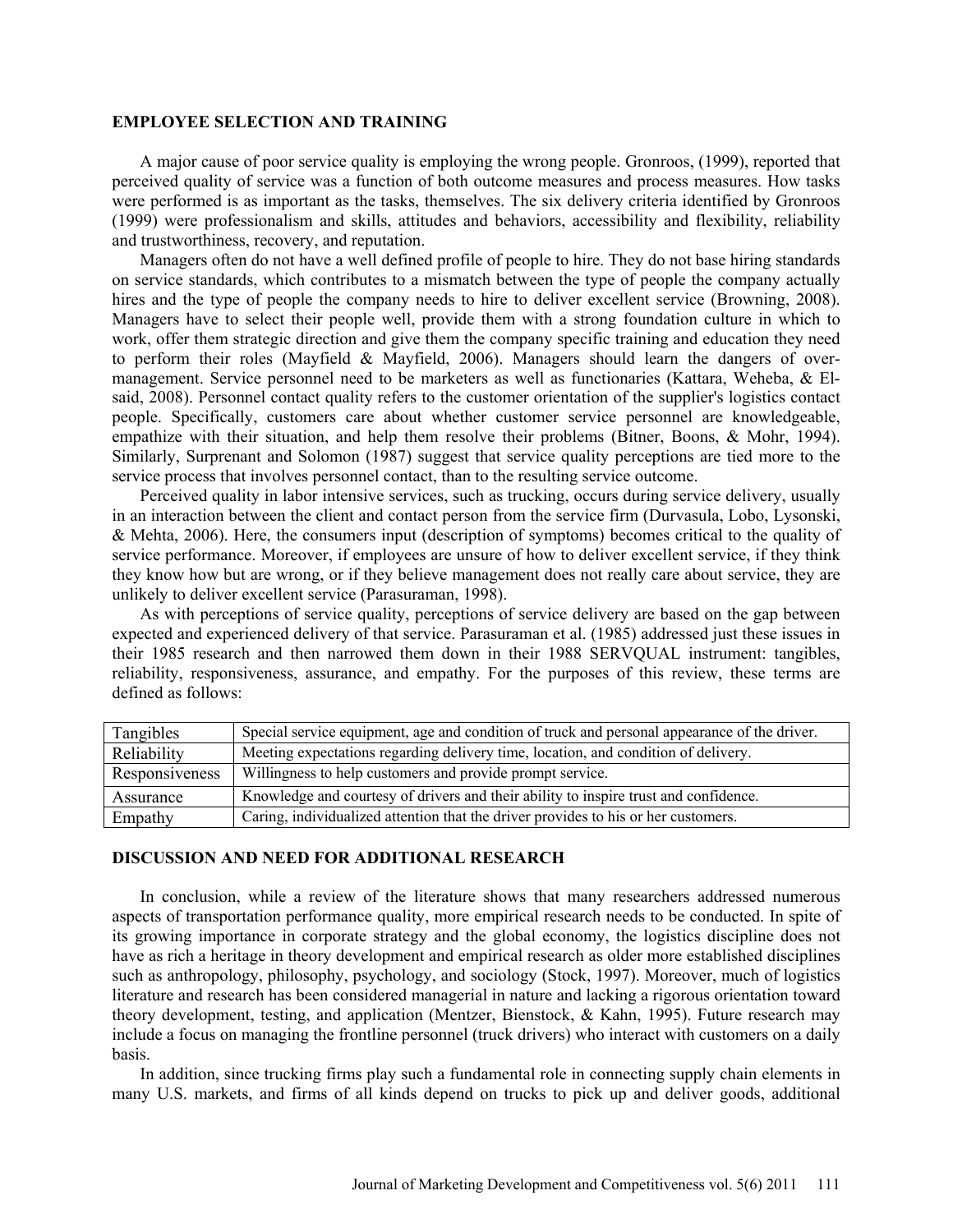research should examine the impact these drivers have on delivering service quality to the end user. It may be surmised that although many products move almost entirely by way of ship, train or airplane, almost everything is carried by a truck at some point during the delivery process. Because of this, it is critical that managers in trucking firms continually strive to meet or exceed customer service requirements and expectations. Recognizing that a truck driver may be the only point of physical contact between the firm and its vendors may imply that drivers play a significant role in customer perceptions of service quality delivered.

## **REFERENCES**

Anderson, E., & Sullivan, M. (1993). The antecedents and consequences of customer satisfaction for firms. *Marketing Science, 12(2), 125-143.*

Brady, M. K., & Cronin, J. J. (2001). Some new thoughts on conceptualizing perceived service quality: a hierarchical approach. *Journal of Marketing*, *65*(3), 34-49.

Berry, L., & Parasuraman, A. (1993). Building a new academic field: The case of services marketing. *Journal of Retailing*, *69*(1), 13-61.

Bienstock, C., Mentzer, C., Bird, J., & Murphy, M. (1997). Measuring physical distribution service quality. *Academy of Marketing Science Journal*, *25*(1), 31-44.

Bowersox, D., Closs, D., & Stank, T. (2000). Ten mega-trends that will revolutionize supply chain logistics. *Journal of Business Logistics*, *21*(2), 1-15.

Brooks, M., & Ritchie, P. (2005). Trucking mergers and acquisitions in Canada and the U.S. since NAFTA. *Transportation Journal*, *44*(3), 23-38.

Carman, J. (1990). Consumers' perceptions of service quality: An assessment of the SERVQUAL dimensions. *Journal of Retailing*, *66*(1), 33-55.

Cheung, C., Chan, Y., Kwok, S., Lee, W., & Wang, W. (2006). A knowledge-based service automation system for service logistics. *Journal of Manufacturing Technology Management*, *17*(6), 750-771.

Cheng, T., & Choy, P. W. (2007). Measuring success factors of quality managment in the shipping industry. *Maritime Economics & Logistics*, *9*(3), 234-253.

Chow, G., & Poist, R. (1984). The measurement of quality of service and the transportation purchase decision. *Logistics and Transportation Review*, *20*(1), 25-33.

Churchill, G. (1979). A paradigm for developing better measures of marketing constructs. *Journal of Marketing Research*, *16*(000001), 64-73.

Clark, F. (1922). *Principles of marketing.* New York: Macmillan.

Cleveland, G., Schroeder, R., & Anderson, J. (1989). A theory of production competence. *Decision Sciences*, *20*(4), 655-668.

Coppet, J. (1988). Auditing your customers' service activities. *Industrial Marketing Management*, *17(4)*, 277-284.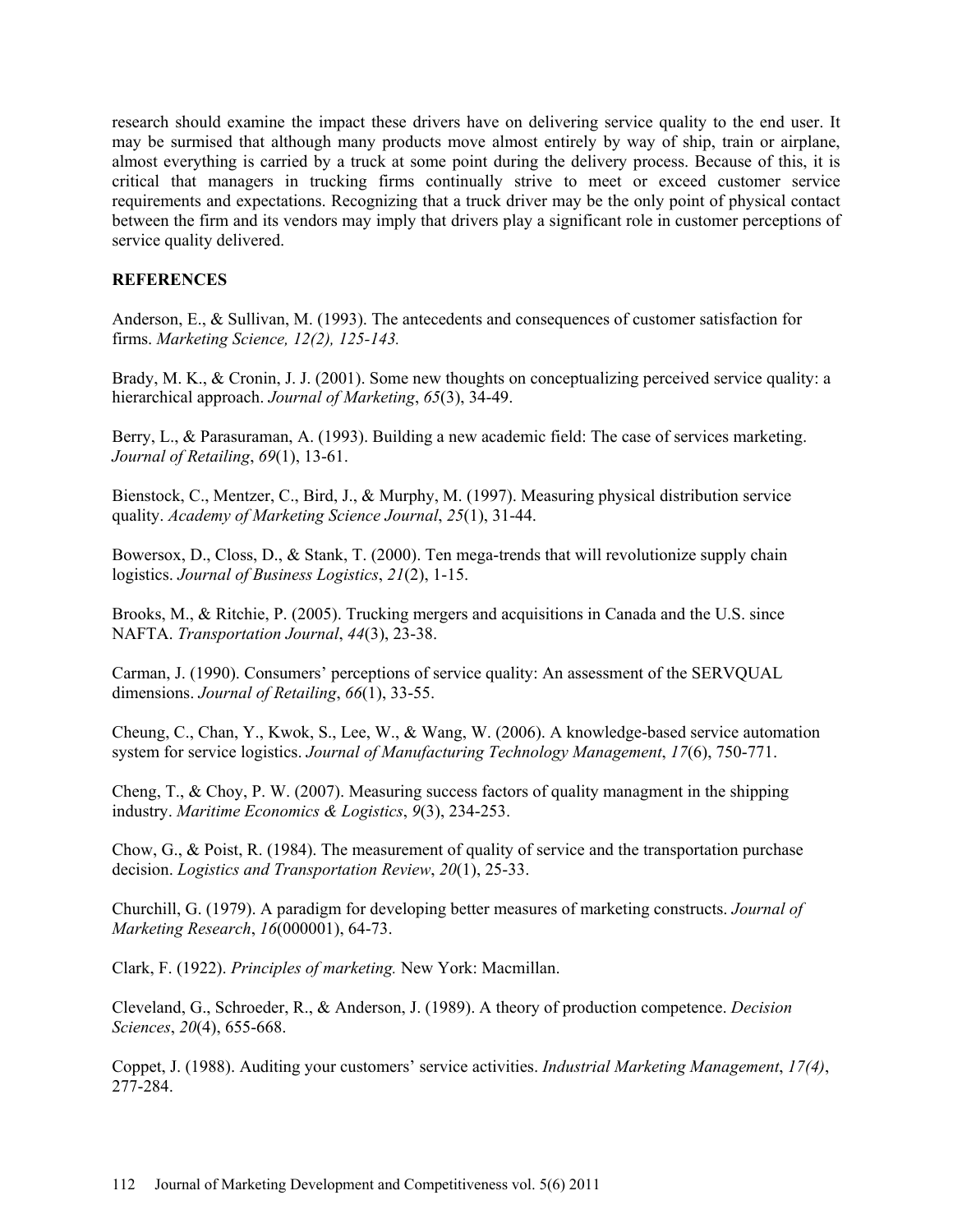Crosby, L., & LeMay, A. (1998). Empirical determination of shipper requirements for motor carrier services: SERVQUAL, direct questioning, and policy capturing methods. *Journal of Business Logistics*, *19*(1), 139-153.

Daugherty, P., Stank, T., & Ellinger, A. (1998). Leveraging logistics/distribution capabilities: The effect of logistics service on market share. *Journal of Business Logistics*, *19*(2), 35-51.

Davis, B., & Mentzer, J. (2006). Logistics service driven loyalty: An exploratory study. *Journal of Business Logistics*, *27*(2), 53-74.

Dedeke, A. (2003). Service quality: A fulfilment-oriented and interactions-centred approach. *Managing Service Quality*, *13*(94), 276-289.

Elmadag, A. B., Ellinger, A. E., & Franke, G. R. (2008). Antecedents and consequences of frontline service employee commitment to service quality. *Journal of Marketing Theory and Practice*, *16*(2), 95- 110.

Ernst, & Whinney. (1987). *Corporate profitability and logistics: Innovative guidelines for executives.* Oak Brook IL: Council of Logistics Management.

Flint, D., & Mentzer, J. (2000). Logiticians as marketers: Their role when customers' desired value changes. *Journal of Business Logistics*, *21*(2), 19-44.

Forslund, H. (2007). Towards a holistic approach to logistics quality deficienciies. *International Journal of Quality & Reliability Management,* 24(9) 944-957.

Gerbing, D., & Anderson, J. (1988). An updated paradigm for scale development incorporating unidimensionality and its assessment. *Journal of Marketing Research*, *25*(2), 186-198.

Gronroos, C. (1999). Internationalization strategies for services. *The Journal of Services Marketing,* 13(4/5), 290-297.

Hopkins, S., Strasser, S., Hopkins, W., & Foster, J. (1993). Service quality gaps in the transportatioin industry: An empirical investigation. *Journal of Business Logistics*, *14*(1), 145-162.

Jacoby, J., & Kyner, D. (1973). Brand loyalty vs. repeat purchasing behavior. Journal of Marketing Research, 10(000001), 1-8.

Kattara, H. S., Weheba, D., & El-said, O. A. (2008). The impact of employee behavior on customers' service quality perceptions and overall satisfaction. *Tourism and Hospitality Research*, *8*(4), 309-223.

Kimberley, N., & Hartel, C. (2008). Employee/customer interface in a service crisis: Impact of senior management attributes and practices on customer evaluation. *Journal of Management and Organization*, *14*(2), 207-218.

Kirkeby, K. (2008). *Standard & Poor's Industry Journal. Transportation: Commercial.* New York: McGraw-Hill.

Lai, K., Cheng, T., & Yeung, A. (2004). An empirical taxonomy for logistics service providers. *Maritime Economics & Logistics*, *6*(3), 199-219.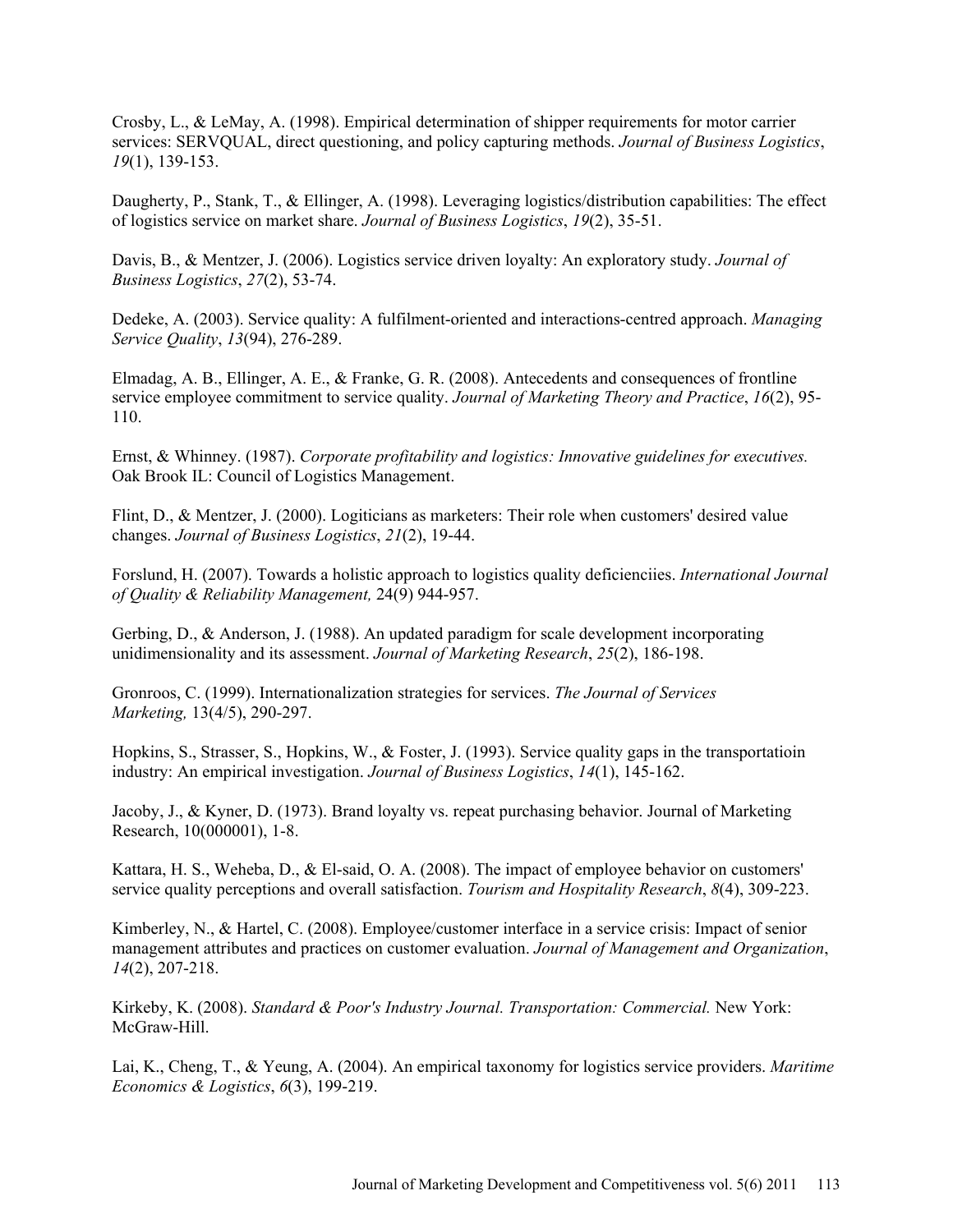Lieb, R. & Miller, R.A. (1988) JIT and corporate transportation requirements. *Transportation Journal*, 27, 5-10.

Manuele, F. (2007). Lean concepts: Opportunities for safety professionals. *Professional Safety*, *52*(8), 28- 35.

Mentzer, J., Bienstock, C., & Kahn, C. (1995). Best vs. worst practice. *Marketing Management*, *4*(1), 45- 46.

Mentzer, J., Flint, D., & Hult, T. (2001). Logistics service quality as a segment-customized process. *Journal of Marketing*, *65*(4), 82-104.

Mentzer, J., Gomes, R., & Krapfel, R. (1989). Physical distribution service: A fundamental marketing concept? *Academy of Marketing Science Journal*, *17*(1), 53-62.

Parasuraman, A., Zeithaml, V., & Berry, L. (1985). A conceptual model of service quality and its implications for future research. *Journal of Marketing*, *49*(4), 41-50.

Parasuraman, A. (1998). Customer service in business-to-business markets: An agenda for research. *Journal of Business & Industrial Marketing*, *13* (4/5), 309-321.

Porter, M. (1985). *Competitive advantage: Creating and sustaining superior performance.* Boston, MA: Macmillan.

Rabinovich, E., Bailey, J., & Carter, C. (2003). A transaction-efficiency analysis of an Internet retailing supply chain in the music CD industry. *Decision Sciences*, *34*(1), 131-172.

Shams-ur Rahman. (2006). Quality management in logistics: an examination of industry practices. Supply Chain Management, 11(3), 233-240.

Rhea, M., & Shrock, D. (1987). Measuring the effectiveness of physical distribution customer service programs. *Journal of Business Logistics*, *8*(1), 31-45.

Saccomano, A. (1996). Shoot the visionary. *Traffic World*, *248*, 56-57.

Saylor, J. (1990). What total quality management means to the logistician. *Logistics Spectrum*, *24*(4), 19- 23.

Seth, N., Deshmukh, S., & Vrat, P. (2006a). A framework for measurement of quality of service in supply chains. *Supply Chain Management, 11*(1), 82-94.

Stank, T. P., Goldsby, T. J., & Vickery, S. K. (1999). Effect of service supplier performance on satisfaction and loyalty of store managers in the fast food industry. *Journal of Operations Management*, *17*(4), 429-447.

Stank, T., Goldsby, T., Vickery, S., & Savitskie, K. (2003). Logistics service performance: Estimating its influence on market share. *Journal of Business Logistics*, *24*(1), 27-55.

Stock, James R. (1997). Applying theories from other disciplines to logistics. *International Journal of Physical Distribution & Logistics Management,* 27(9/10), 515-539.